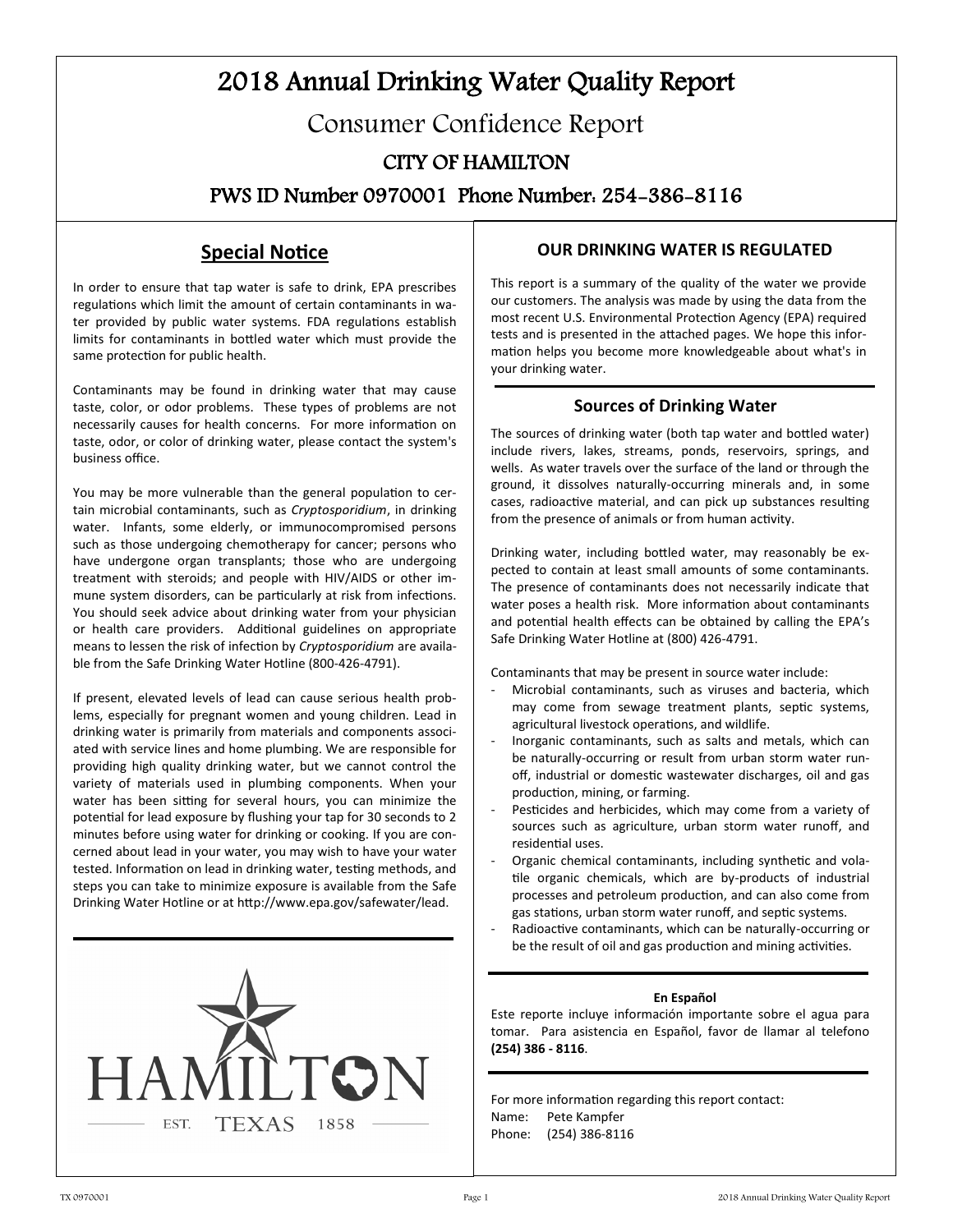#### Where do we get our drinking water?

Our drinking water is obtained from a SURFACE water source, PROCTOR LAKE in COMANCHE county.

| Source Water Name                                         | Type of Water | Report Status | ocation<br><u> The Communication of the Communication of the Communication of the Communication of the Communication of the Co</u> |
|-----------------------------------------------------------|---------------|---------------|------------------------------------------------------------------------------------------------------------------------------------|
| UPPER LEON RIVER MUNICIPAL WATER DISTRICT—TX0470015 UPPER | sw            | ACTIVE        | LAKE PROCTOR                                                                                                                       |

#### Information about Source Water Assessments

The TCEQ has completed a Source Water Assessment for all drinking water systems that own their sources. The report describes the susceptibility and types of constituents that may come into contact with your drinking water source based on human activities and natural conditions. The system(s) from which we purchase our water received the assessment report. For more information on source water assessments and protection efforts at our system, contact Gary Lacy at Upper Leon Municipal Water District or the report may be viewed at [http://ulrmwd.com/.](http://ulrmwd.com/) Additional information on source water assessments is available via the Source Water Assessment Viewer (URL: https://www.tceq.texas.gov/gis/swaview ) or through Drinking Water Watch (URL: http://dww2.tceq.texas.gov/ DWW/).

ALL drinking water may contain contaminants… When drinking water meets federal standards there may not be any health based benefits to purchasing bottled water or point of use devices. Drinking water, including bottled water, may reasonably be expected to contain at least small amounts of some contaminants. The presence of contaminants does not necessarily indicate that water poses a health risk. More information about contaminants and potential health effects can be obtained by calling the EPA's Safe Drinking Water Hotline (1-800-426-4791).

Secondary Constituents. Many constituents (such as calcium, sodium, or iron) which are often found in drinking water, can cause taste, color, and odor problems. The taste and odor constituents are called secondary constituents and are regulated by the State of Texas, not the EPA. These constituents are not causes for health concern. Therefore, secondaries are not required to be reported in this document but they may greatly affect the appearance and taste of your water.

#### About The Following Pages

The pages that follow list all of the federally regulated or monitored contaminants which have been found in your drinking water. The U.S. EPA requires water systems to test for up to 97 contaminants.

### 2018 Regulated Contaminants Detected

## Coliform Bacteria

| Maximum<br>Contaminant<br>Level Goal | Total Coliform Maximum<br>Contaminant Level | Highest<br>No. of<br>Positive | Fecal Coliform or E. Coli<br>Maximum Contaminant Level | Total No. of Positive<br>E. Coli or Fecal Coli-<br>form Samples | Violation<br>Likely Source of Contamination |                                         |
|--------------------------------------|---------------------------------------------|-------------------------------|--------------------------------------------------------|-----------------------------------------------------------------|---------------------------------------------|-----------------------------------------|
| $\mathcal{O}$                        | positive monthly sample                     |                               |                                                        |                                                                 | N                                           | Naturally present in the<br>environment |

## **Turbidity**

Turbidity has no health effects. However, turbidity can interfere with disinfection and provide a medium for microbial growth. Turbidity may indicate the presence of disease-causing organisms. These organisms include bacteria, viruses, and parasites that can cause symptoms such as nausea, cramps, diarrhea and associated headaches.

| Year | Contaminant | Highest Single<br>Measurement | Lowest Monthly % of Sam-<br>ples Meeting Limits | <b>Turbidity Limits</b> | Unit of Measure | Source of Contaminant |
|------|-------------|-------------------------------|-------------------------------------------------|-------------------------|-----------------|-----------------------|
| 2018 | Turbidity   | 0.46                          | 98.4%                                           | 0.3                     | NTU             | Soil Runoff           |

## TOC—Total Organic Compound

| Year | Contaminant<br>(Unit of Measure) | Average Raw<br>Water TOC | Average<br>Treated<br>Water TOC | Average Monthly<br>Compliance Ratio | Average Treated<br>Water SUVA<br>$(L/mg-m)$ | Treatment<br>Technique<br>Violation | Source of Contaminant                           |
|------|----------------------------------|--------------------------|---------------------------------|-------------------------------------|---------------------------------------------|-------------------------------------|-------------------------------------------------|
| 2018 | Total Organic<br>Compound (ppm)  | 7.94                     | 6.06                            | 0.76                                | 1.53                                        | No                                  | TOC is naturally present in<br>the environment. |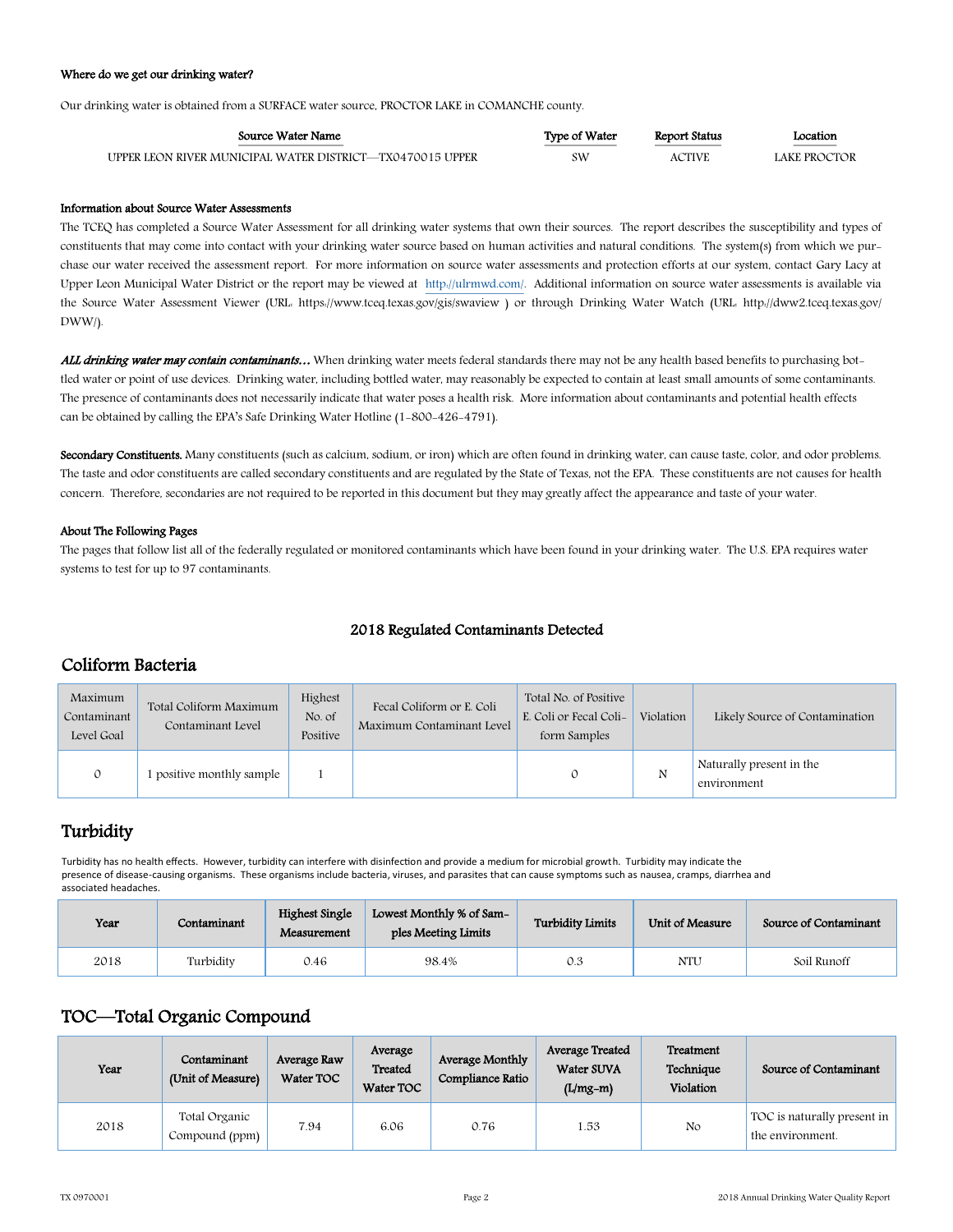## **2018 Water Quality Test Results**

| Disinfection<br><b>By-Products</b>                                                                                                                 | Collection<br>Date | Highest Level<br>Or Average<br>Detected | Range of<br>Individual<br>Samples | <b>MCLG</b>              | <b>MCL</b> | <b>Units</b> | Violation | Likely Source of<br>Contamination               |
|----------------------------------------------------------------------------------------------------------------------------------------------------|--------------------|-----------------------------------------|-----------------------------------|--------------------------|------------|--------------|-----------|-------------------------------------------------|
| Haloacetic Acids<br>$(HAA5)$ <sup>*</sup>                                                                                                          | 2018               | 27                                      | $5.6 - 28.6$                      | No goal for<br>the total | 60         | ppb          | N         | By-product of drinking water disinfec-<br>tion. |
| * The value in the Highest Level or Average Detected column is the highest average of all HAA5 sample results collected at a location over a year' |                    |                                         |                                   |                          |            |              |           |                                                 |
| Total Trihalomethanes<br>(TTHM)                                                                                                                    | 2018               | 55                                      | $26.6 - 70.9$                     | No goal for<br>the Total | 80         | ppb          | N         | By-product of drinking water disinfec<br>tion.  |

'\* The value in the highest Level or Average Detected column is the highest average of all TTHM sample results collected at a location over a year'

| Inorganic<br>Contaminants         | Collection<br>Date | Highest Level<br>Or Average<br>Detected | Range of<br>Individual<br>Samples | <b>MCLG</b> | <b>MCL</b> | <b>Units</b> | Violation | Likely Source of<br>Contamination                                                                  |
|-----------------------------------|--------------------|-----------------------------------------|-----------------------------------|-------------|------------|--------------|-----------|----------------------------------------------------------------------------------------------------|
| Nitrate [measured as<br>Nitrogen] | 2018               | 0.15                                    | $0.15 - 0.15$                     | 10          | 10         | ppm          | N         | Runoff from fertilizer use; Leaching<br>from septic tanks, sewage; Erosion of<br>natural deposits. |
| Nitrate [measured as<br>Nitrogen] | 2/18/15            | 0.03                                    | $0.03 - 0.03$                     |             |            | ppm          | N         | Runoff from fertilizer use; Leaching<br>from septic tanks, sewage; Erosion of<br>natural deposits. |

# Regulated Contaminants - Supplied by Upper Leon Water Municipal Water District

| Inorganic<br><b>Contaminants</b>  | Collection<br>Date | <b>Highest</b><br>Level<br><b>Detected</b> | Range of<br><b>Levels Detected</b> | <b>MCLG</b>    | <b>MCL</b>     | <b>Units</b> | Violation | <b>Likely Source of</b><br>Contamination                                                                              |
|-----------------------------------|--------------------|--------------------------------------------|------------------------------------|----------------|----------------|--------------|-----------|-----------------------------------------------------------------------------------------------------------------------|
| Arsenic                           | 3/09/2018          | 0.0026                                     | $0.0026 - 0.0026$                  | $\Omega$       | 10             | ppb          | N         | Erosion of natural deposits; Runoff<br>from orchards; Runoff from glass and<br>electronics production wastes.         |
| <b>Barium</b>                     | 3/06/2018          | 0.0770                                     | $0.0770 - 0.0770$                  | $\overline{2}$ | $\overline{2}$ | ppm          | N         | Discharge of drilling wastes; Discharge<br>from metal refineries; Erosion of natu-<br>ral deposits.                   |
| Cyanide                           | 3/12/2018          | 0.08                                       | 0.08                               | 200            | 200            | mg/L         | N         | Discharge from plastic and fertilizer<br>factories; Discharge from steel/metal<br>factories.                          |
| <b>Fluoride</b>                   | 3/13/2018          | 0.12                                       | 0.12                               | 4              | 4              | mg/L         | N         | Erosion of natural deposits; Water<br>additive which promotes strong teeth;<br>Discharge from fertilizer and aluminum |
| Nitrate [measured as<br>Nitrogen] | 3/01/2018          | 0.23                                       | $0.23 - 0.23$                      | 10             | 10             | mg/L         | N         | Runoff from fertilizer use; Leaching<br>from septic tanks, sewage; Erosion of<br>natural deposits.                    |
| Selenium                          | 3/06/2018          | 0.0031                                     | $0.0031 - 0.0031$                  | 50             | 50             | mg/L         | N         | Discharge from petroleum and metal<br>refineries; Erosion of natural deposits;<br>Discharge from mines.               |

| Radioactive<br><b>Contaminants</b> | <b>Collection</b><br>Date | <b>Highest</b><br>Level<br><b>Detected</b> | Range of Levels<br><b>Detected</b> | <b>MCLG</b> | <b>MCL</b> | <b>Units</b> | <b>Violation</b> | <b>Likely Source of</b><br>Contamination   |
|------------------------------------|---------------------------|--------------------------------------------|------------------------------------|-------------|------------|--------------|------------------|--------------------------------------------|
| <b>Beta/photon emitters</b>        | 3/21/2018                 | 8.4                                        | $8.4 - 8.4$                        |             | 50         | pCi/L*       | N                | Decay of natural and man-made<br>deposits. |
| <b>Combined Radium</b><br>226/228  | 5/29/2018                 | < 1.0                                      | $< 1.0 - 1.0$                      |             |            | pCi/L        | N                | Erosion of natural deposits.               |

\*EPA considers 50 pCi/L to be the level of concern for beta particles